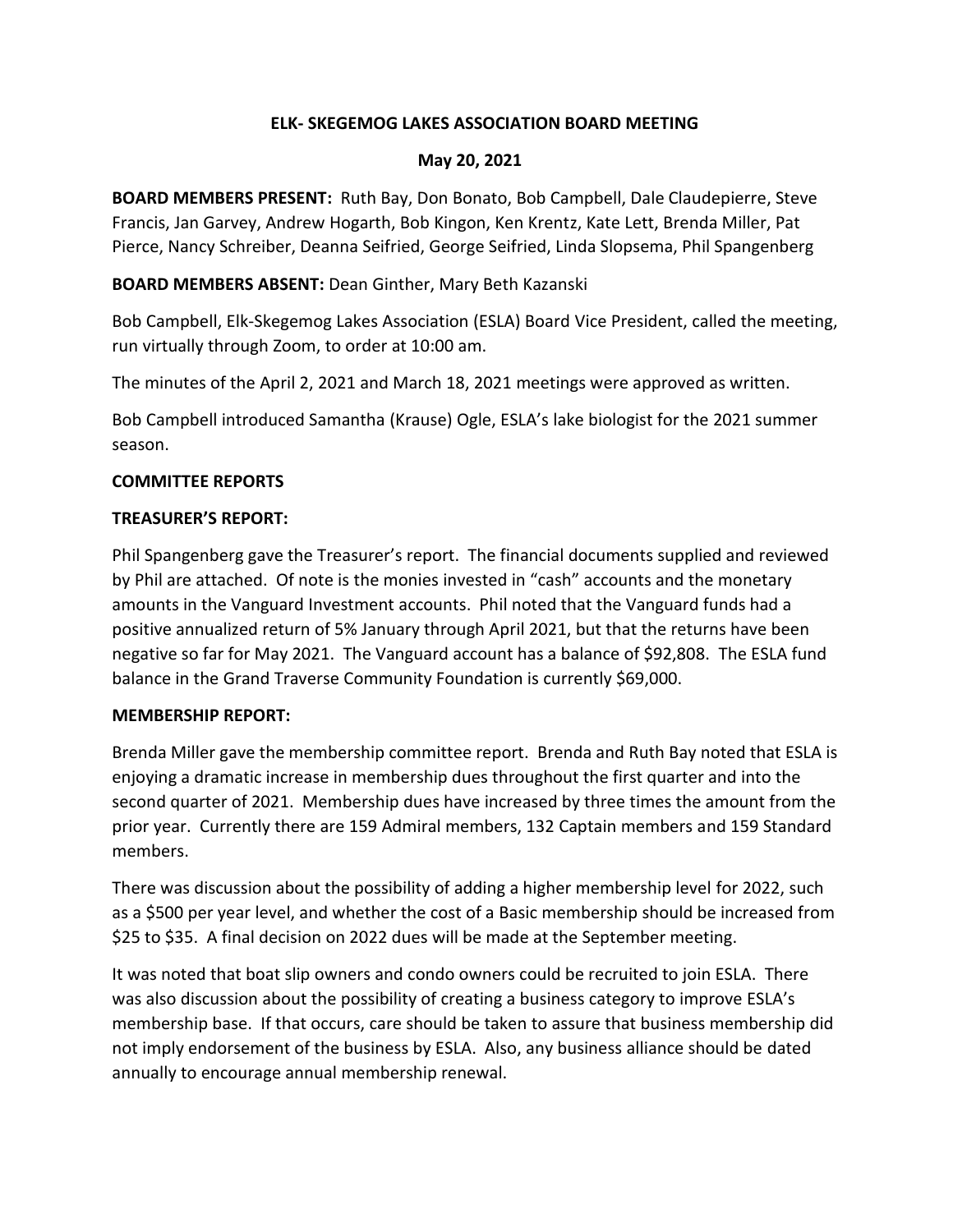#### **FISHERIES:**

Ken Krentz gave the fisheries committee report. Ken reported that the Department of Natural Resources (DNR) decided to delay the fishing season on the Torch River and the Rapid River up to the Aarwood bridge until June 16. This decision was made to protect the muskie spawning that occurs in the spring. Ken stated that the DNR law division did not support the change and that they could handle the muskie harassment. Ken stated that the decision penalizes everyone due to the actions of a few bad actors. Ken also reported that in April 40,000 brown trout were planted in Elk Lake.

# **COMMUNICATIONS COMMITTEE:**

Ruth Bay gave the communications committee report. Ruth reported that the first *It's a Shore Thing* event will be held on May 28, 2021 at Rugg Pond next to the dam. No food or drink will be served.

A question raised by Bob Kingon led to a discussion about whether we can determine the number of Google hits on our website. This would enable us to ascertain whether ESLA communications generated public interest.

# **SAFETY AND RECREATION COMMITTEE:**

Pat Pierce gave the safety and recreation committee report. Attached is the written report from Pat (ESLA Water Safety-Navigation Report May '21) that Pat reviewed during the meeting. Pat noted that he will not be able to install the Torch River no wake sign until the first week of June.

#### **ENVIRONMENTAL COMMITTEE:**

Jan Garvey gave the environmental committee report. Attached is the environmental committee update that Jan reviewed during the meeting.

Bob Campbell asked Jan whether she could elaborate regarding her communications with Ron Reimink pertaining to analysis of data garnered from the drone survey to be conducted by Zero Gravity Aerial. Jan noted that the drone survey would be a waste of money if the data from the survey was not analyzed. Jan stated that she had a better vision regarding the analysis after she and Bob Campbell talked to Reimink and Dennis Wiand, noting that the analysis would enable us to compare our lakes with other lakes that were surveyed. Jan stated that it appears that the \$15,000 expenditure approved by ESLA for the drone survey will also cover the cost of an analysis conducted by Reimink's daughter Kelsey, a high school biology teacher who has worked on lake science issues with her father for many years. A contract for the analysis has not been finalized.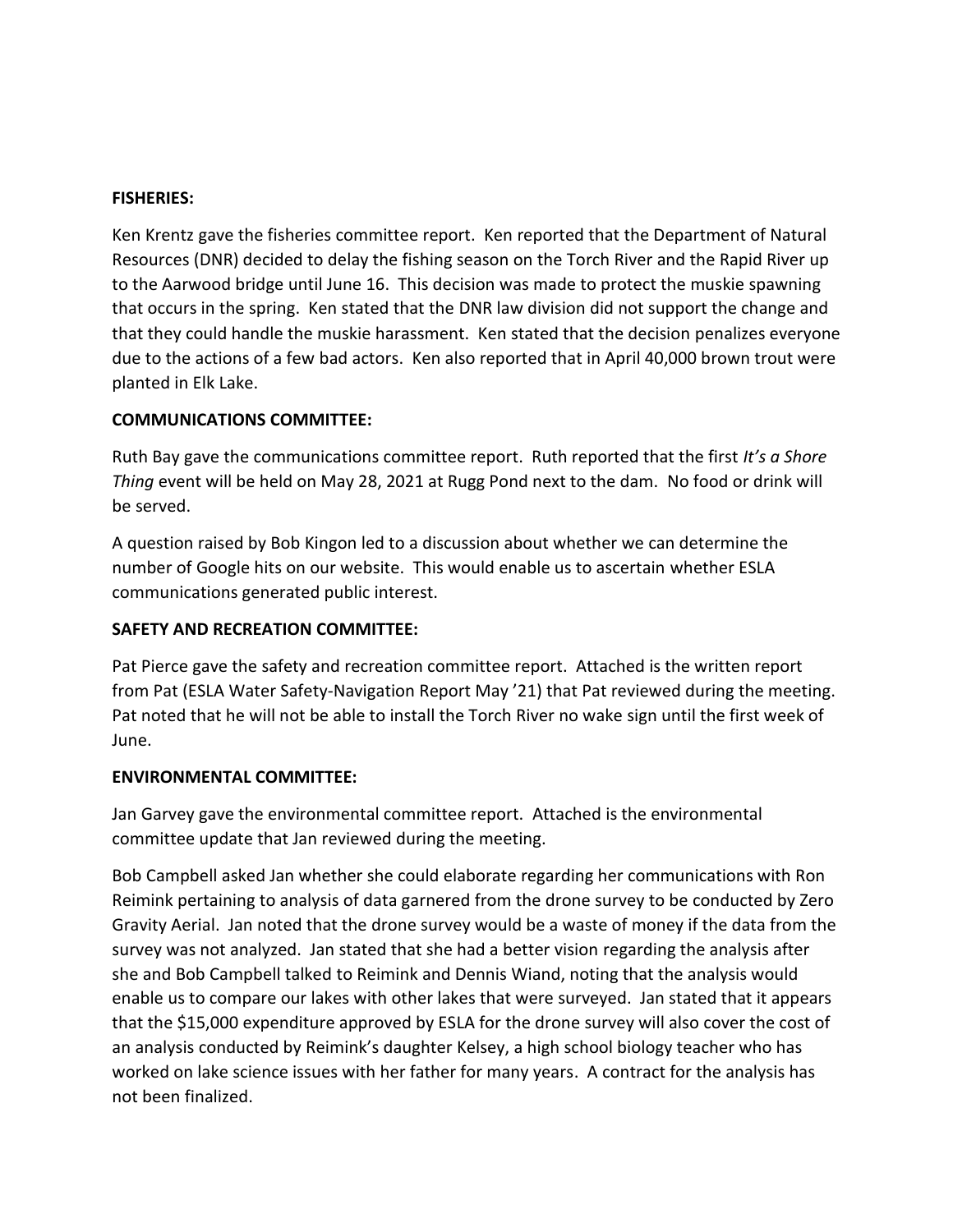# **ERCOL**

Bob Kingon summarized the highlights of the May 19, 2021 ERCOL meeting. Bob mentioned numerous items, including (1) the grant being sought by the Intermediate Lake Association, (2) the Grand Traverse Bay plan approved by EGLE, (3) lake levels and the U.S. Army Corp of Engineers development of a model for assessment of lake levels, (4) the scheduled dates of meetings of the Watershed Council's septic committee and shoreline protection committee, (5) the discovery of New Zealand mud snails in Grass River and (6) the brown algae study being conducted at 4 sites.

#### **OLD BUSINESS**

Bob Kingon discussed Rugg Pond, noting that the sediment study gave rise to concerns about heavy metal concentrations. The Rugg Pond dam will need to be repaired before dredging can be conducted.

Bob Kingon stated that Paddle Antrim continues to search for volunteers to monitor access sites on Elk Lake and Skegemog Lake.

Ken Krentz will introduce the speaker for the May 28, 2021 *It's a Shore Thing* event.

Bob Kingon discussed the Milton Township R V Park proposal, noting that the Township Board agreed to finance a traffic study if the established sub committee determines a study would be appropriate.

The Torch Bayou plant survey was discussed. The Torch Bayou was approached by the Three Lakes Association (TLA), which is doing a plant survey with TOM. TLA is sharing one-half of the \$350 cost with Torch Bayou residents.

#### **NEW BUSINESS**

Steve Francis led a discussion about the signage on Torch Lake designed to discourage use of fertilizers in order to preserve water quality. Steve commenced by discussing the governmental committee and the focus of that committee, noting that he received an email from Mary Beth Kazanski about the signage on Torch Lake. The pros and cons of having similar signage on Elk and Skegemog Lakes was discussed, leading to a conclusion by Steve that there was not sufficient support for signage. Ruth Bay stated that there will be discussions about alternate means to inform riparians of the impact of fertilizers on water quality.

Bob Kingon discussed proposed state legislation designed to limit the power of local governmental units to regulate short term rentals. Whether the proposed legislation involves an issue within ESLA's charter was discussed. Bob Kingon will draft a proposed communication designed to raise awareness of the proposed legislation without ESLA taking a position.